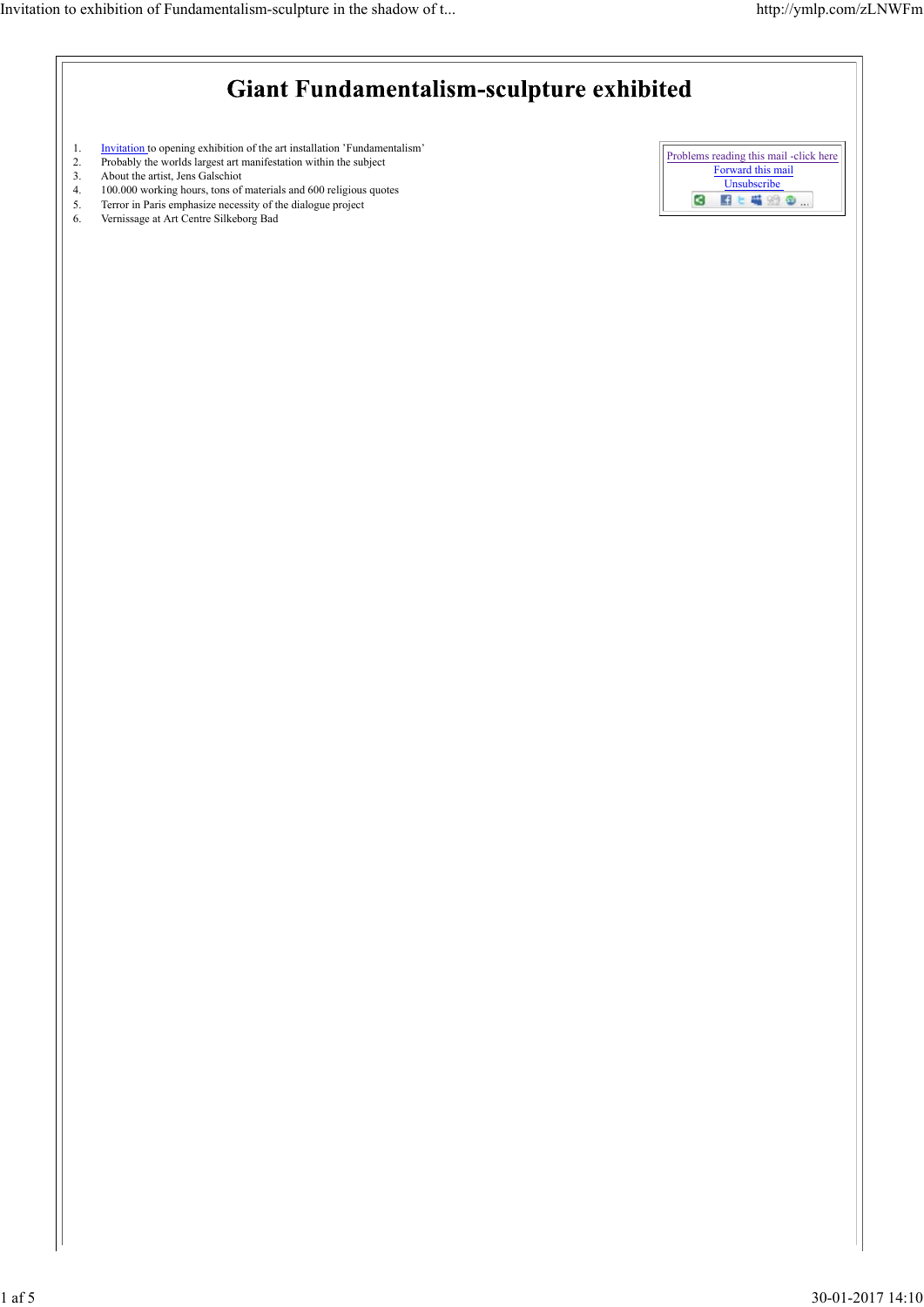

### Invitation to opening exhibition of The Children of Abraham **- an art and dialogue project about the dogmas of the monotheist religions by sculptor Jens Galschiøt (DK)**

**I hereby invite you to attend the opening exhibition** of the art installation 'Fundamentalism'by sculptor Jens Galschiøt. This monumental sculpture is a part of the art project The Children of Abraham which focus on the monotheistic dogmas. It is with great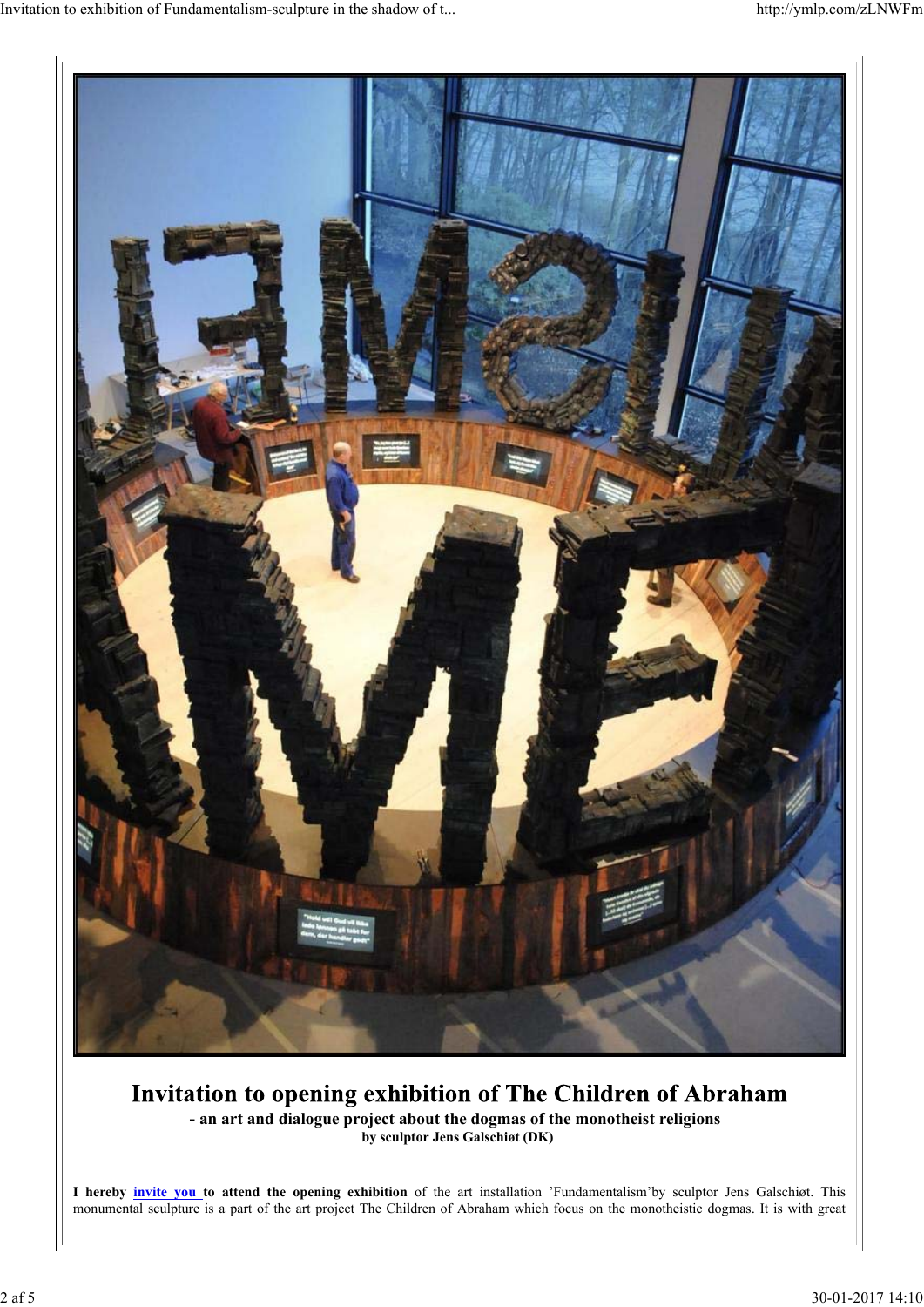pleasure (and a lot of pride) that we prepare to open the projects first full exhibition at Art Centre Silkeborg Bad. The inauguration is on Saturday, January 17 in Silkeborg, Denmark.

**This art project must be one of the world's largest art manifestations** to stage religious interconnectedness and religious fundamentalism and extremism. With it, the hope is to start a constructive, inclusive dialogue on the subject. See introduction to the project.

#### **About the artist - By Bruun Rasmussen, Scandinavias largest auktion of fine Arts.**

*"Internationally, Galschiot could be characterized as one of the most significant Danish artists of late modernity (after 1980). His artistic production covers a wide field of expression; from jewellery and small dainty figures to gigantic, politically emphatic sculptures.*

*He is among the best-known Danish artists abroad. His reputation extends from Hong Kong, and Mexico to Germany, Spain, and the U.S.A. Apart from clothing sculptures Jens Galschiot creates international happenings to highlight the present imbalance of the world"*. See Full review

Review of The Children of Abraham by Director of Art Centre Silkeborg Bad, Iben From: http://fundamentalism.dk/en/wp-content /uploads/2014/06/KunstCentretSilkeborgBadogAbrahamsBoernENG.pdf

More about Galschiøt: Introduction to Galschiots and his Art Pieces.

**Work and material wise, realizing this huge project** has been an immense achievement. Galschiot and his employees and volunteers have literally spent hundreds of thousands of working hours on the project. 5 tons of copper have been used for the sculptures, along with 10 tons of steel, 3 tons of wax, 8.000 wax books (molded into Bibles, Torah's and Qurans), 1 full kilometer of rolled copper plates, 6.000 rivets and 75 flat screens with minicomputers. In addition to building the sculptures, 2 years have been spent on finding 300 of the brightest and 300 of the darkest quotes from the Torah, the Bible and the Koran.

**The terrorist attack in Paris** has, sadly, made both the sculpture and dialogue project even more relevant. With this project, the artist starts a difficult and very sensitive discussion about religious fundamentalism. Focusing on how similar the religions really are, for better or worse, he opens up for a dialogue and bridge-building-process that he believes is so badly needed.

**The artist Jens Galschiøt has thought the project through** thoroughly as for whether his sculpture 'Fundamentalism' could provide a basis for violent reactions. But the core of the project is very balanced. It focuses on Judaism, Christianity and Islam and argues that all three religions essentially contain the same dark and bright sides. And that one can build a very benevolent society as well as a totalitarian regime, from all the three religions.

**In relation to the terrorist attack**, Galschiot has sent out this press release and he is not in doubt that he shall carry out the project as planned – it has only become more needed.

**After the exhibition at Art Centre Silkeborg Bad the project will start a tour** to different locations, probably starting with Luxemburg Square by the EU parliament in Bruxelles. There is still some openings for exhibition in the program so dont hesitate to take contact.

Contact aidoh@aidoh.dk , ph +45 6618 4058 or +45 6170 3083

Best regards

Chief of communications Lasse Markus

# Invitation to the opening exhibition of the sculpture installation 'Fundamentalism'

*On Saturday January 17th, Art Centre Silkeborg Bad opens the exhibition of the largest known art manifestation focusing on religious interconnectedness and Fundamentalism.*

*The giant sculpture Fundamentalism is made by the Danish sculptor Jens Galschiøt and is a part of his art and dialogue project The Children of Abraham.*

*It has taken 5 years to construct the sculpture and we would be honored to see you, with companion to this large event.*

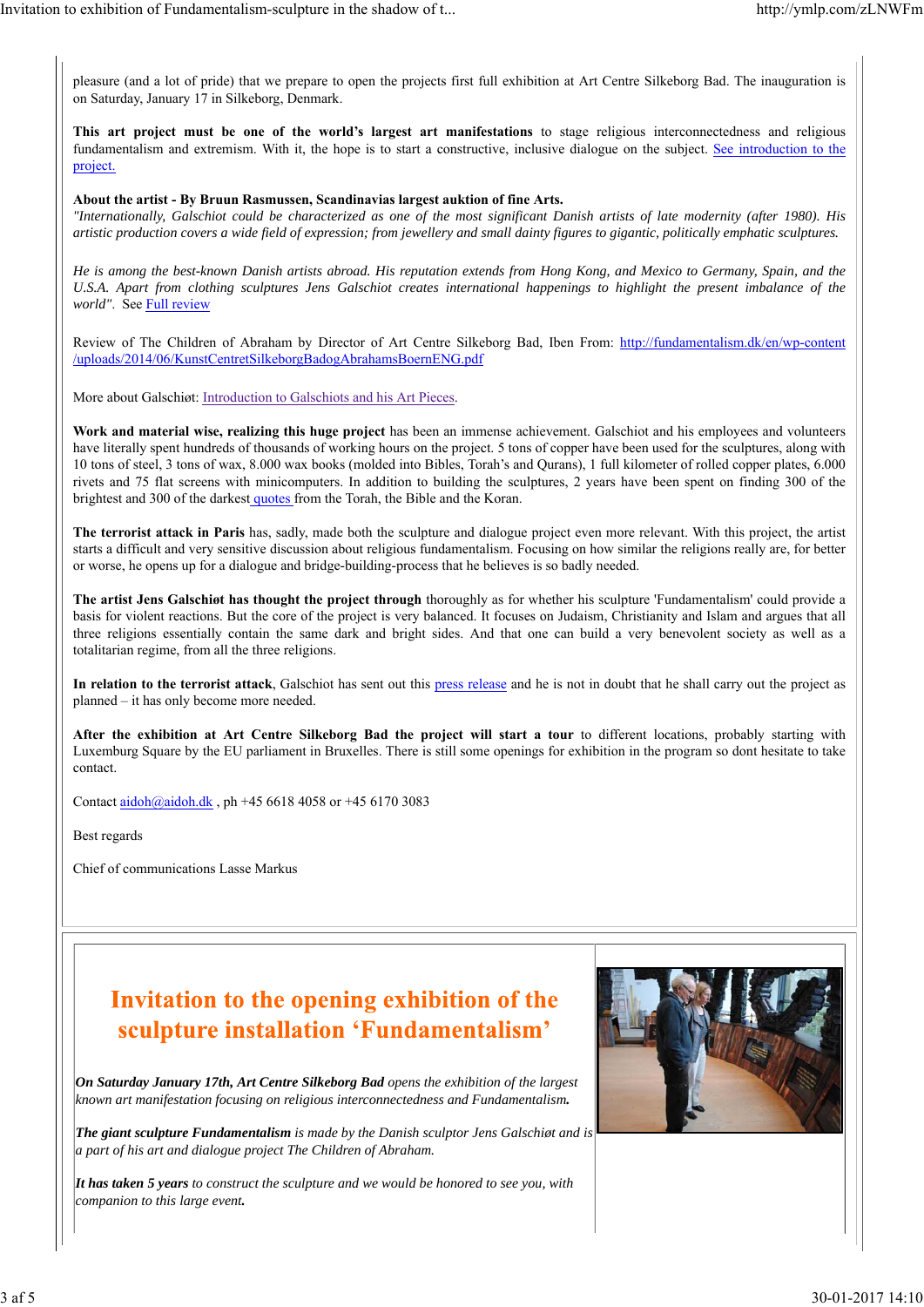#### *Program*

- *11:00am The Artcentre opens*
- *11:30am Sculptor Jens Galschiøt introduces the work*
- *12:30pm Sculptor Jens Galschiøt introduces the work again*
- *2:00pm Opening speech by Bishop Henrik Stubkjær amongst others 5:00pm The band HUDNA plays world music (three different cultures, religions and musical cultures merge. The group won the award for 'best world track' at the Danish Music Awards in 2013 and 2014).*
- *6:00pm The Art Centre closes.*

*Best regards Art Centre Silkeborg Bad and artist Jens Galschiøt.*

**About The Art Exhibition** Concept description, Photos, Info about the art and dialogue project The Children of Abraham

**Art Centre Silkeborg Bad - Denmark** Opening hours: Tuesday-Friday 12pm – 4 pm. Sundays and bank holidays 11am – 5pm. Denmark, 8600 Silkeborg, Gjessøvej 40– ph: 8681 6329 reception@silkeborgbad.dk, www.silkeborgbad.dk The exhibition can be seen until April 19<sup>th</sup> 2015.

\*\*\*\*

### **Info about Fundamentalism & The Children of Abraham**

**See introduction-mail** about the art- and dialogue project **The Children of Abraham** 

**Introduction movie** about the sculpture and project. **16 minutes** 

Photos from the erection of the sculpture at **Art Centre Silkeborg Bad**.

**Concept about the sculpture project in different languages**: Danish, English, French, Spanish, Dutch, Polish, and Arabic.

**Website**: "The children of Abraham" webside

**Wikipedia :** The Fundamentalism Sculpture on Wikipedia

**Contact to The Children of Abraham.** Chief of communication Lasse Markus 6618 4058/mobil 6170 3083

# **Generel information about Galschiøt**

**About Jens Galschiøt See Wikipedia: Portrait of Jens Galschiøt (engelsk) CV (PDF)**

**Galschiots Homepage: Galleri Galschiøt**

**Contact to Jens Galschiøt:**

**E-mail: aidoh@aidoh.dk, Internet: www.aidoh.dk, tel. +45 6618 4058, mobil +45 4044 7058 Banevænget 22,**